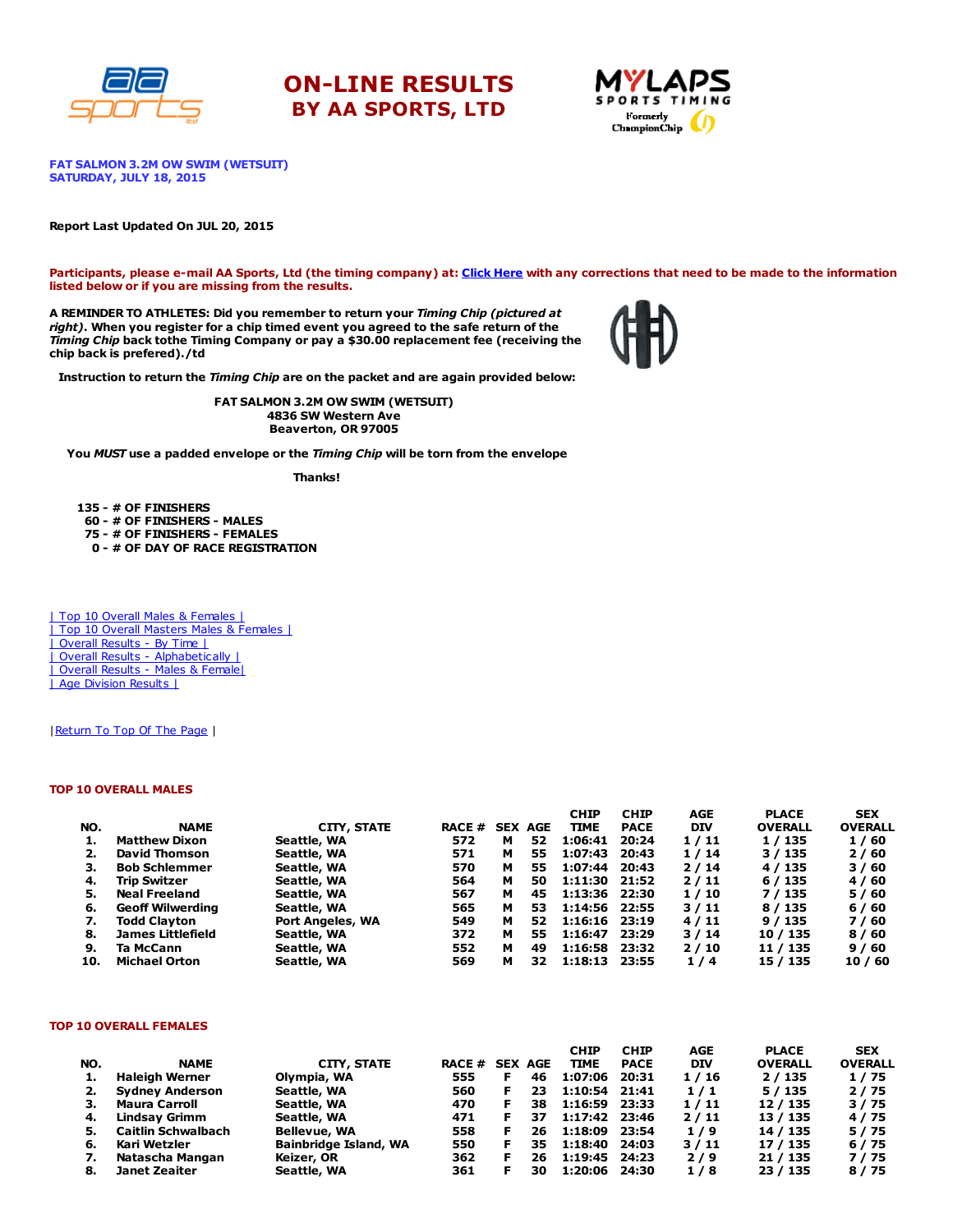| 9. Patty Swedberg   | Kent, WA             |  |  |  | 546 F 50 1:20:40 24:40 1/9 24/135 9/75  |  |
|---------------------|----------------------|--|--|--|-----------------------------------------|--|
| 10. Cyndi Standaert | Lake Forest Park, WA |  |  |  | 367 F 50 1:23:12 25:27 2/9 26/135 10/75 |  |

# | Return To Top Of The Page |

## TOP 10 OVERALL MASTERS MALES

|     |                         |                    |               |   |                | <b>CHIP</b>     | <b>CHIP</b> | AGE        | <b>PLACE</b>   | <b>SEX</b>     |
|-----|-------------------------|--------------------|---------------|---|----------------|-----------------|-------------|------------|----------------|----------------|
| NO. | <b>NAME</b>             | <b>CITY, STATE</b> | <b>RACE #</b> |   | <b>SEX AGE</b> | <b>TIME</b>     | <b>PACE</b> | <b>DIV</b> | <b>OVERALL</b> | <b>OVERALL</b> |
|     | <b>Matthew Dixon</b>    | Seattle, WA        | 572           | м | 52             | 1:06:41         | 20:24       | 1/11       | 1 / 135        | 1/60           |
|     | <b>David Thomson</b>    | Seattle, WA        | 571           | м | 55             | 1:07:43         | 20:43       | 1/14       | 3/135          | 2/60           |
| з.  | <b>Bob Schlemmer</b>    | Seattle, WA        | 570           | м | 55             | 1:07:44         | 20:43       | 2/14       | 4 / 135        | 3/60           |
| 4.  | <b>Trip Switzer</b>     | Seattle, WA        | 564           | м | 50             | 1:11:30 21:52   |             | 2/11       | 6/135          | 4/60           |
| 5.  | <b>Neal Freeland</b>    | Seattle, WA        | 567           | м | 45             | 1:13:36 22:30   |             | 1/10       | 7 / 135        | 5/60           |
| 6.  | <b>Geoff Wilwerding</b> | Seattle, WA        | 565           | м | 53             | 1:14:56 22:55   |             | 3/11       | 8 / 135        | 6/60           |
| 7.  | <b>Todd Clavton</b>     | Port Angeles, WA   | 549           | м | 52             | $1:16:16$ 23:19 |             | 4/11       | 9/135          | 7/60           |
| 8.  | James Littlefield       | Seattle, WA        | 372           | м | 55             | 1:16:47         | 23:29       | 3/14       | 10 / 135       | 8/60           |
| 9.  | Ta McCann               | Seattle, WA        | 552           | м | 49             | 1:16:58 23:32   |             | 2/10       | 11 / 135       | 9/60           |
| 10. | <b>Stephen Freeborn</b> | Federal Way, WA    | 557           | м | 59             | 1:18:21 23:58   |             | 4/14       | 16 / 135       | 11 / 60        |

## TOP 10 OVERALL MASTERS FEMALES

|                          |                                          |     |    |                                                          | <b>CHIP</b>    |             |                                                                                            |                | <b>SEX</b>                                |
|--------------------------|------------------------------------------|-----|----|----------------------------------------------------------|----------------|-------------|--------------------------------------------------------------------------------------------|----------------|-------------------------------------------|
| <b>NAME</b>              | <b>CITY, STATE</b>                       |     |    |                                                          | <b>TIME</b>    | <b>PACE</b> | <b>DIV</b>                                                                                 | <b>OVERALL</b> | <b>OVERALL</b>                            |
| <b>Haleigh Werner</b>    | Olympia, WA                              | 555 | F  | 46                                                       | 1:07:06        | 20:31       | 1/16                                                                                       | 2/135          | 1/75                                      |
| <b>Patty Swedberg</b>    | Kent, WA                                 | 546 | Е  | 50                                                       | 1:20:40        | 24:40       | 1/9                                                                                        | 24 / 135       | 9/75                                      |
| <b>Cyndi Standaert</b>   | Lake Forest Park, WA                     | 367 | F. | 50                                                       |                |             | 2/9                                                                                        | 26 / 135       | 10 / 75                                   |
| Jan Acuff                | Seattle, WA                              | 455 | Е  | 60                                                       | 1:27:25        | 26:44       | 1/4                                                                                        | 36 / 135       | 13/75                                     |
|                          | Mercer Island, WA                        | 268 | F  | 42                                                       |                |             | 1/11                                                                                       | 38 / 135       | 15 / 75                                   |
|                          | <b>Bainbridge Island, WA</b>             | 447 |    | 49                                                       | 1:28:17        |             | 2/16                                                                                       | 41 / 135       | 16 / 75                                   |
| <b>Pauline Martin</b>    | Vancouver, BC                            | 450 | F  | 48                                                       |                |             | 3/16                                                                                       | 45 / 135       | 17 / 75                                   |
| Sonia Peterson           | Shoreline, WA                            | 269 | F  | 45                                                       |                |             | 4/16                                                                                       | 49 / 135       | 18 / 75                                   |
| <b>Alison Viemeister</b> | Janesville, WI                           | 248 | F  | 49                                                       | 1:30:23        | 27:38       | 5/16                                                                                       | 50 / 135       | 19 / 75                                   |
|                          |                                          |     | F. | 57                                                       |                |             | 1/3                                                                                        | 52 / 135       | 21 / 75                                   |
|                          | <b>Marion Dorer</b><br><b>Ruth Frobe</b> |     |    | <b>RACE #</b><br>Jillian McInnis<br>364<br>Vancouver, BC | <b>SEX AGE</b> |             | 1:23:12 25:27<br>1:27:52 26:52<br>27:00<br>1:29:14 27:17<br>1:30:18 27:37<br>1:30:41 27:44 |                | <b>CHIP</b><br><b>AGE</b><br><b>PLACE</b> |

# | Return To Top Of The Page |

# MEN'S & WOMEN'S OVERALL RESULTS - 3 MILE WETSUIT

|     |                           |                              |               |                |    | <b>CHIP</b> | <b>CHIP</b> | <b>AGE</b> | <b>PLACE</b>   | <b>SEX</b>     |
|-----|---------------------------|------------------------------|---------------|----------------|----|-------------|-------------|------------|----------------|----------------|
| NO. | <b>NAME</b>               | <b>CITY, STATE</b>           | <b>RACE #</b> | <b>SEX AGE</b> |    | <b>TIME</b> | <b>PACE</b> | <b>DIV</b> | <b>OVERALL</b> | <b>OVERALL</b> |
| 1.  | <b>Matthew Dixon</b>      | Seattle, WA                  | 572           | м              | 52 | 1:06:41     | 20:24       | 1/11       | 1/135          | 1/60           |
| 2.  | <b>Haleigh Werner</b>     | Olympia, WA                  | 555           | F              | 46 | 1:07:06     | 20:31       | 1/16       | 2/135          | 1/75           |
| 3.  | <b>David Thomson</b>      | Seattle, WA                  | 571           | м              | 55 | 1:07:43     | 20:43       | 1/14       | 3/135          | 2/60           |
| 4.  | <b>Bob Schlemmer</b>      | Seattle, WA                  | 570           | м              | 55 | 1:07:44     | 20:43       | 2/14       | 4 / 135        | 3/60           |
| 5.  | <b>Sydney Anderson</b>    | Seattle, WA                  | 560           | F              | 23 | 1:10:54     | 21:41       | 1/1        | 5/135          | 2/75           |
| 6.  | <b>Trip Switzer</b>       | Seattle, WA                  | 564           | м              | 50 | 1:11:30     | 21:52       | 2/11       | 6/135          | 4/60           |
| 7.  | <b>Neal Freeland</b>      | Seattle, WA                  | 567           | м              | 45 | 1:13:36     | 22:30       | 1/10       | 7 / 135        | 5/60           |
| 8.  | <b>Geoff Wilwerding</b>   | Seattle, WA                  | 565           | м              | 53 | 1:14:56     | 22:55       | 3/11       | 8 / 135        | 6/60           |
| 9.  | <b>Todd Clayton</b>       | <b>Port Angeles, WA</b>      | 549           | м              | 52 | 1:16:16     | 23:19       | 4/11       | 9/135          | 7 / 60         |
| 10. | James Littlefield         | Seattle, WA                  | 372           | м              | 55 | 1:16:47     | 23:29       | 3/14       | 10 / 135       | 8/60           |
| 11. | Ta McCann                 | Seattle, WA                  | 552           | м              | 49 | 1:16:58     | 23:32       | 2/10       | 11 / 135       | 9/60           |
| 12. | <b>Maura Carroll</b>      | Seattle, WA                  | 470           | F              | 38 | 1:16:59     | 23:33       | 1/11       | 12 / 135       | 3/75           |
| 13. | <b>Lindsav Grimm</b>      | Seattle, WA                  | 471           | F              | 37 | 1:17:42     | 23:46       | 2/11       | 13 / 135       | 4/75           |
| 14. | <b>Caitlin Schwalbach</b> | <b>Bellevue, WA</b>          | 558           | F              | 26 | 1:18:09     | 23:54       | 1/9        | 14 / 135       | 5/75           |
| 15. | <b>Michael Orton</b>      | Seattle, WA                  | 569           | м              | 32 | 1:18:13     | 23:55       | 1/4        | 15 / 135       | 10/60          |
| 16. | <b>Stephen Freeborn</b>   | Federal Way, WA              | 557           | м              | 59 | 1:18:21     | 23:58       | 4/14       | 16 / 135       | 11 / 60        |
| 17. | Kari Wetzler              | <b>Bainbridge Island, WA</b> | 550           | F              | 35 | 1:18:40     | 24:03       | 3/11       | 17 / 135       | 6/75           |
| 18. | <b>Carl Haynie</b>        | Sammamish, WA                | 547           | М              | 54 | 1:19:35     | 24:20       | 5/11       | 18 / 135       | 12/60          |
| 19. | <b>Eric Ellefson</b>      | Seguim, WA                   | 369           | М              | 37 | 1:19:42     | 24:22       | 1/5        | 19 / 135       | 13 / 60        |
| 20. | <b>Jose Collas</b>        | Seattle, WA                  | 556           | м              | 50 | 1:19:43     | 24:23       | 6/11       | 20 / 135       | 14 / 60        |
| 21. | Natascha Mangan           | Keizer, OR                   | 362           | F              | 26 | 1:19:45     | 24:23       | 2/9        | 21 / 135       | 7/75           |
| 22. | <b>John Townsend</b>      | Seattle, WA                  | 561           | м              | 34 | 1:20:01     | 24:28       | 2/4        | 22 / 135       | 15 / 60        |
| 23. | <b>Janet Zeaiter</b>      | Seattle, WA                  | 361           | F              | 30 | 1:20:06     | 24:30       | 1/8        | 23 / 135       | 8/75           |
| 24. | <b>Patty Swedberg</b>     | Kent, WA                     | 546           | F              | 50 | 1:20:40     | 24:40       | 1/9        | 24 / 135       | 9/75           |
| 25. | <b>Paul McGovern</b>      | Lynnwood, WA                 | 559           | M              | 49 | 1:22:53     | 25:21       | 3/10       | 25 / 135       | 16/60          |
| 26. | <b>Cyndi Standaert</b>    | Lake Forest Park, WA         | 367           | F              | 50 | 1:23:12     | 25:27       | 2/9        | 26 / 135       | 10 / 75        |
| 27. | <b>Eric Kraus</b>         | Seattle, WA                  | 463           | м              | 50 | 1:23:22     | 25:30       | 7/11       | 27 / 135       | 17/60          |
| 28. | <b>Alan Florsheim</b>     | <b>Bellevue, WA</b>          | 554           | м              | 48 | 1:23:26     | 25:31       | 4/10       | 28 / 135       | 18 / 60        |
| 29. | <b>Carl Engelhardt</b>    | Seattle, WA                  | 457           | м              | 62 | 1:23:29     | 25:32       | 1/5        | 29 / 135       | 19 / 60        |
| 30. | <b>Larry Wright</b>       | <b>Bellevue, WA</b>          | 365           | м              | 66 | 1:23:48     | 25:38       | 1/2        | 30 / 135       | 20/60          |
| 31. | Leo Espinosa              | Seattle, WA                  | 548           | м              | 55 | 1:24:15     | 25:46       | 5/14       | 31 / 135       | 21 / 60        |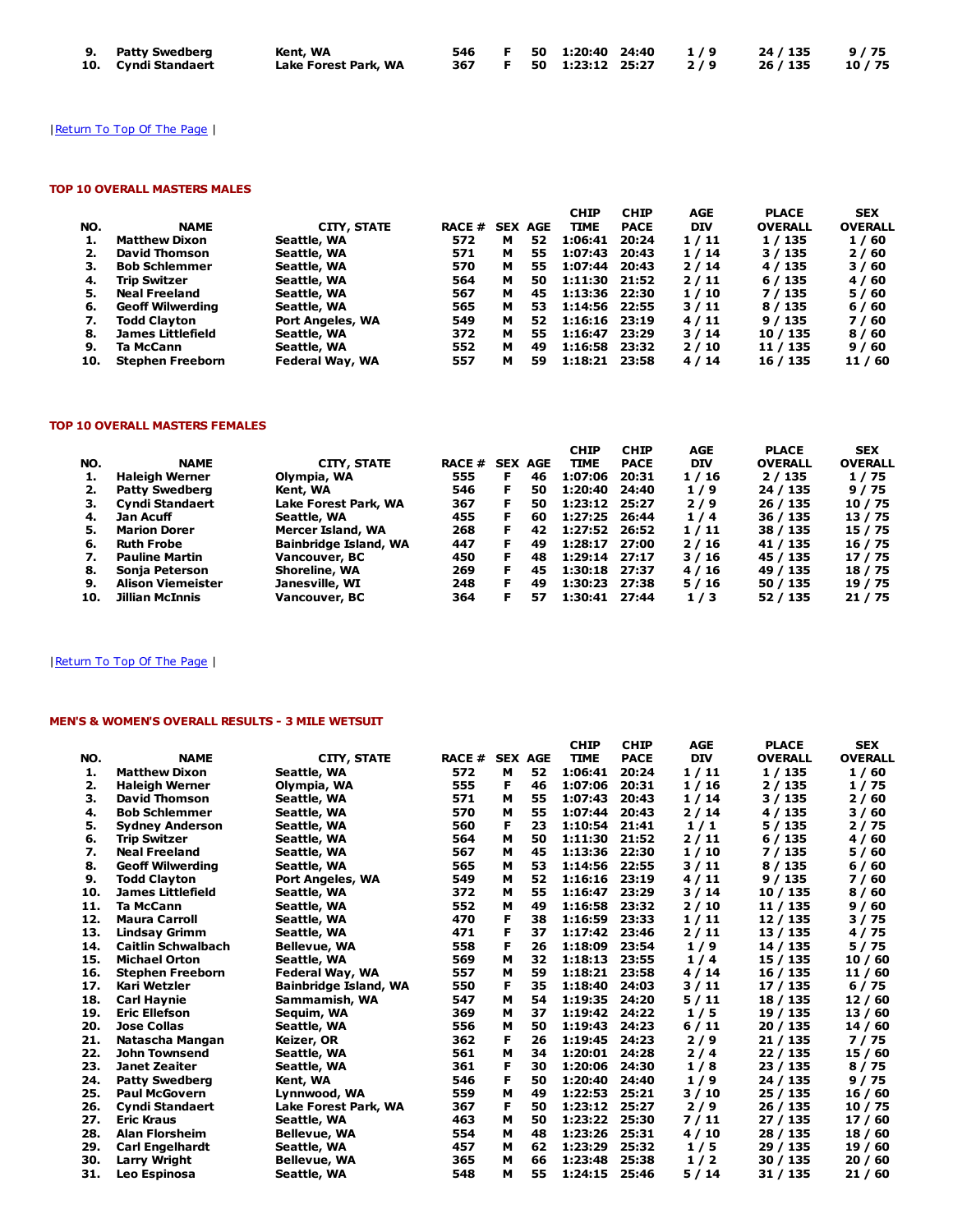| 32.  | Orlando Boleda            |                              | 465 | м | 60 | 1:25:45 | 26:13 | 2/5     | 32 / 135  |         |
|------|---------------------------|------------------------------|-----|---|----|---------|-------|---------|-----------|---------|
|      |                           | <b>Bainbridge Island, WA</b> |     |   |    |         |       |         |           | 22/60   |
| 33.  | <b>Bart Daniel</b>        | Seattle, WA                  | 373 | м | 57 | 1:26:19 | 26:24 | 6/14    | 33 / 135  | 23/60   |
| 34.  | <b>Mary-Jane Man</b>      | Sammamish, WA                | 545 | F | 28 | 1:26:31 | 26:27 | 3/9     | 34 / 135  | 11 / 75 |
| 35.  | <b>Nate Abel</b>          | Silverdale, WA               | 249 | F | 29 | 1:27:20 | 26:42 | 4/9     | 35 / 135  | 12/75   |
| 36.  | Jan Acuff                 | Seattle, WA                  | 455 | F | 60 | 1:27:25 | 26:44 | 1/4     | 36 / 135  | 13 / 75 |
| 37.  | Lauren Paulhamus          | Shoreline, WA                | 458 | F | 36 | 1:27:43 | 26:49 | 4 / 11  | 37 / 135  | 14 / 75 |
| 38.  | <b>Marion Dorer</b>       | Mercer Island, WA            | 268 | F | 42 | 1:27:52 | 26:52 | 1 / 11  | 38 / 135  | 15 / 75 |
|      |                           |                              |     |   |    |         |       |         |           |         |
| 39.  | <b>Jeffrey Weller</b>     | <b>Port Angeles, WA</b>      | 271 | М | 44 | 1:28:07 | 26:57 | 1/7     | 39 / 135  | 24 / 60 |
| 40.  | Jeremy Kalmus             | Redmond, WA                  | 254 | М | 26 | 1:28:14 | 26:59 | 1/2     | 40 / 135  | 25 / 60 |
| 41.  | <b>Ruth Frobe</b>         | <b>Bainbridge Island, WA</b> | 447 | F | 49 | 1:28:17 | 27:00 | 2 / 16  | 41 / 135  | 16 / 75 |
| 42.  | <b>Philip Knowles</b>     | Kirkland, WA                 | 568 | М | 52 | 1:28:26 | 27:03 | 8/11    | 42 / 135  | 26/60   |
| 43.  | <b>Michael Vanderhyde</b> | Kirkland, WA                 | 466 | м | 46 | 1:28:35 | 27:05 | 5 / 10  | 43 / 135  | 27 / 60 |
|      |                           |                              |     |   |    |         |       |         |           |         |
| 44.  | <b>Shawn Delplain</b>     | Port Angeles, WA             | 167 | м | 45 | 1:28:35 | 27:05 | 6 / 10  | 44 / 135  | 28 / 60 |
| 45.  | <b>Pauline Martin</b>     | Vancouver, BC                | 450 | F | 48 | 1:29:14 | 27:17 | 3 / 16  | 45 / 135  | 17 / 75 |
| 46.  | <b>Marc Lacrampe</b>      | Mercer Island, WA            | 354 | М | 53 | 1:29:30 | 27:22 | 9 / 11  | 46 / 135  | 29/60   |
| 47.  | <b>Brian Guillen</b>      | Issaquah, WA                 | 459 | М | 40 | 1:29:58 | 27:31 | 2/7     | 47 / 135  | 30 / 60 |
| 48.  | Tiff Koehn                | Seattle, WA                  | 468 | м | 41 | 1:30:12 | 27:35 | 3/7     | 48 / 135  | 31 / 60 |
|      |                           |                              |     |   |    |         |       |         |           |         |
| 49.  | Sonja Peterson            | Shoreline, WA                | 269 | F | 45 | 1:30:18 | 27:37 | 4 / 16  | 49 / 135  | 18 / 75 |
| 50.  | Alison Viemeister         | Janesville, WI               | 248 | F | 49 | 1:30:23 | 27:38 | 5/16    | 50 / 135  | 19 / 75 |
| 51.  | Criscilla Tyler           | Dover, TN                    | 343 | F | 37 | 1:30:33 | 27:41 | 5 / 11  | 51 / 135  | 20 / 75 |
| 52.  | Jillian McInnis           | Vancouver, BC                | 364 | F | 57 | 1:30:41 | 27:44 | 1/3     | 52 / 135  | 21 / 75 |
| 53.  | Jim Harding               | Seattle, WA                  | 452 | М | 50 | 1:31:50 | 28:05 | 10/11   | 53 / 135  | 32 / 60 |
|      |                           |                              |     |   |    |         |       |         |           |         |
| 54.  | Jack Timmons              | Seattle, WA                  | 162 | M | 55 | 1:32:59 | 28:26 | 7 / 14  | 54 / 135  | 33 / 60 |
| 55.  | <b>Katherine Beirne</b>   | <b>Port Angeles, WA</b>      | 349 | F | 45 | 1:33:10 | 28:29 | 6 / 16  | 55 / 135  | 22 / 75 |
| 56.  | <b>Elizabeth Allen</b>    | Seattle, WA                  | 239 | F | 32 | 1:33:23 | 28:33 | 2/8     | 56 / 135  | 23 / 75 |
| 57.  | <b>Maria Carantit</b>     | Seattle, WA                  | 360 | F | 38 | 1:33:34 | 28:37 | 6 / 11  | 57 / 135  | 24 / 75 |
| 58.  |                           |                              | 357 | М | 58 | 1:33:56 | 28:44 | 8/14    |           | 34 / 60 |
|      | <b>Gregg Goolsby</b>      | Fall City, WA                |     |   |    |         |       |         | 58 / 135  |         |
| 59.  | <b>Katie Wakefield</b>    | Seattle, WA                  | 266 | F | 34 | 1:34:29 | 28:54 | 3/8     | 59 / 135  | 25 / 75 |
| 60.  | Andrea Hunt               | <b>Clarks Summit, PA</b>     | 235 | F | 67 | 1:34:53 | 29:01 | 1/2     | 60 / 135  | 26 / 75 |
| 61.  | Trish Cox                 | <b>Bellevue, WA</b>          | 351 | F | 49 | 1:34:54 | 29:01 | 7 / 16  | 61 / 135  | 27 / 75 |
| 62.  | Rebecca Adamson           | Sammamish, WA                | 460 | F | 41 | 1:35:03 | 29:04 | 2 / 11  | 62 / 135  | 28 / 75 |
| 63.  | <b>Liza Vonrosenstiel</b> | Flagstaff, AZ                | 259 | F | 60 | 1:35:08 | 29:06 | 2/4     |           | 29 / 75 |
|      |                           |                              |     |   |    |         |       |         | 63 / 135  |         |
| 64.  | <b>Emilie Knutson</b>     | Medina, WA                   | 245 | F | 40 | 1:35:51 | 29:19 | 3 / 11  | 64 / 135  | 30 / 75 |
| 65.  | <b>Ahmad Zeaiter</b>      | Seattle, WA                  | 130 | М | 32 | 1:35:51 | 29:19 | 3/4     | 65 / 135  | 35 / 60 |
| 66.  | <b>Francois Cady</b>      | Olympia, WA                  | 391 | М | 39 | 1:36:23 | 29:29 | 2/5     | 66 / 135  | 36 / 60 |
| 67.  | <b>Nick Moody</b>         | Seattle, WA                  | 352 | М | 46 | 1:36:32 | 29:31 | 7 / 10  | 67 / 135  | 37 / 60 |
| 68.  |                           |                              | 272 | F | 62 | 1:36:33 | 29:32 | 3/4     |           |         |
|      | <b>Peggy Kent</b>         | Mercer Island, WA            |     |   |    |         |       |         | 68 / 135  | 31 / 75 |
| 69.  | Marci Wright              | Bellevue, WA                 | 251 | F | 45 | 1:38:10 | 30:01 | 8/16    | 69 / 135  | 32 / 75 |
| 70.  | <b>Danielle Barrow</b>    | Sequim, WA                   | 250 | F | 18 | 1:38:48 | 30:13 | 1/1     | 70 / 135  | 33 / 75 |
| 71.  | Patricia Duggan           | Federal Way, WA              | 348 | F | 62 | 1:38:58 | 30:16 | 4 / 4   | 71 / 135  | 34 / 75 |
| 72.  | <b>Elliott Taylor</b>     | Rollingbay, WA               | 258 | м | 61 | 1:39:20 | 30:23 | 3 / 5   | 72 / 135  | 38 / 60 |
|      |                           |                              |     |   |    |         |       |         |           |         |
| 73.  | Lauren Sancken            | Seattle, WA                  | 159 | F | 32 | 1:39:26 | 30:24 | 4 / 8   | 73 / 135  | 35 / 75 |
| 74.  | <b>Anne O'Brien</b>       | Anchorage, AK                | 562 | F | 44 | 1:39:34 | 30:27 | 4/11    | 74 / 135  | 36 / 75 |
| 75.  | <b>Sam Miller</b>         | Seattle, WA                  | 171 | м | 53 | 1:39:40 | 30:29 | 11 / 11 | 75 / 135  | 39 / 60 |
| 76.  | Rachel Sizer              | Seattle, WA                  | 253 | F | 35 | 1:39:48 | 30:31 | 7/11    | 76 / 135  | 37 / 75 |
| 77.  | Diana Viney               | Seattle, WA                  | 147 | F | 42 | 1:39:54 | 30:33 | 5/11    | 77 / 135  | 38 / 75 |
| 78.  |                           |                              | 359 | М | 58 |         | 30:35 |         |           |         |
|      | <b>Kevin McCarty</b>      | Seattle, WA                  |     |   |    | 1:40:00 |       | 9 / 14  | 78 / 135  | 40 / 60 |
| 79.  | Jake Ball                 | Seattle, WA                  | 134 | м | 26 | 1:40:02 | 30:35 | 2/2     | 79 / 135  | 41 / 60 |
| 80.  | <b>Ed McCormack</b>       | Issaquah, WA                 | 172 | м | 65 | 1:40:44 | 30:48 | 2/2     | 80 / 135  | 42 / 60 |
| 81.  | <b>Donaluo Chen</b>       | Redmond, WA                  | 234 | М | 38 | 1:40:53 | 30:51 | 3/5     | 81 / 135  | 43 / 60 |
| 82.  | Kaitlin Cofer             | Kirkland, WA                 | 370 | F | 27 | 1:40:54 | 30:51 | 5/9     | 82 / 135  | 39 / 75 |
| 83.  | <b>Catherine Johnson</b>  | Seattle, WA                  | 267 | F | 38 | 1:40:56 | 30:52 |         |           | 40 / 75 |
|      |                           |                              |     |   |    |         |       | 8 / 11  | 83 / 135  |         |
| 84.  | Lilly Berger              | Denver, CO                   | 344 | F | 28 | 1:40:57 | 30:52 | 6 / 9   | 84 / 135  | 41 / 75 |
| 85.  | <b>Bre Overton</b>        | Seattle, WA                  | 133 | F | 27 | 1:41:06 | 30:55 | 7/9     | 85 / 135  | 42 / 75 |
| 86.  | <b>Chad Gillman</b>       | <b>Bremerton, WA</b>         | 257 | м | 43 | 1:41:26 | 31:01 | 4/7     | 86 / 135  | 44 / 60 |
| 87.  | <b>Alison Craig</b>       | Bainbridge Island, WA        | 166 | F | 57 | 1:41:46 | 31:07 | 2/3     | 87 / 135  | 43 / 75 |
| 88.  | <b>Heather Burger</b>     | <b>Bainbridge Island, WA</b> | 246 | F | 53 |         |       |         | 88 / 135  |         |
|      |                           |                              |     |   |    | 1:41:50 | 31:08 | 3/9     |           | 44 / 75 |
| 89.  | <b>Britt D'Andrea</b>     | Kirkland, WA                 | 454 | F | 46 | 1:42:48 | 31:26 | 9 / 16  | 89 / 135  | 45 / 75 |
| 90.  | <b>Amanda Rodgers</b>     | <b>Bremerton, WA</b>         | 169 | F | 33 | 1:43:03 | 31:31 | 5/8     | 90 / 135  | 46 / 75 |
| 91.  | <b>Windy Tuttle</b>       | Silverdale, WA               | 356 | F | 43 | 1:43:11 | 31:33 | 6 / 11  | 91 / 135  | 47 / 75 |
| 92.  | <b>Andrea Fitch</b>       | Seattle, WA                  | 241 | F | 33 | 1:43:29 | 31:39 | 6/8     | 92 / 135  | 48 / 75 |
|      |                           |                              |     |   |    |         |       |         |           |         |
| 93.  | <b>Susan Simms</b>        | <b>Bremerton, WA</b>         | 238 | F | 53 | 1:43:43 | 31:43 | 4/9     | 93 / 135  | 49 / 75 |
| 94.  | <b>Elizabeth Hogan</b>    | Port Angeles, WA             | 145 | F | 54 | 1:43:49 | 31:45 | 5/9     | 94 / 135  | 50 / 75 |
| 95.  | <b>Connie Standish</b>    | Seattle, WA                  | 164 | F | 48 | 1:44:04 | 31:49 | 10/16   | 95 / 135  | 51 / 75 |
| 96.  | <b>Hailey Petway</b>      | Seattle, WA                  | 132 | F | 27 | 1:44:19 | 31:54 | 8/9     | 96 / 135  | 52 / 75 |
| 97.  | <b>Nicholas Kerr</b>      | Seattle, WA                  | 165 | М | 43 | 1:44:30 | 31:57 | 5/7     | 97/135    | 45 / 60 |
|      |                           |                              |     |   |    |         |       |         |           |         |
| 98.  | Jan Fick                  | <b>Bainbridge Island, WA</b> | 261 | Е | 59 | 1:44:35 | 31:59 | 3 / 3   | 98 / 135  | 53 / 75 |
| 99.  | <b>Bobby-Doug Nelson</b>  | Issaquah, WA                 | 346 | М | 35 | 1:45:00 | 32:07 | 4/5     | 99 / 135  | 46 / 60 |
| 100. | <b>Emily Cole</b>         | Fall City, WA                | 142 | F | 34 | 1:45:32 | 32:16 | 7/8     | 100 / 135 | 54 / 75 |
| 101. | <b>Kathleen Brooks</b>    | Seattle, WA                  | 270 | F | 31 | 1:45:50 | 32:22 | 8/8     | 101 / 135 | 55 / 75 |
| 102. | <b>Mitchel Schoenfeld</b> | Fall City, WA                | 240 | м | 62 | 1:46:19 | 32:31 | 4/5     | 102 / 135 | 47 / 60 |
|      |                           |                              |     |   |    |         |       |         |           |         |
| 103. | <b>Elaine Hayes</b>       | Redmond, WA                  | 160 | F | 42 | 1:46:31 | 32:34 | 7 / 11  | 103 / 135 | 56 / 75 |
| 104. | Amy Bogaard               | Vashon, WA                   | 141 | F | 54 | 1:46:52 | 32:41 | $6/9$   | 104 / 135 | 57 / 75 |
| 105. | <b>Mark Zellerhoff</b>    | <b>Burien, WA</b>            | 345 | м | 45 | 1:47:01 | 32:44 | 8 / 10  | 105 / 135 | 48 / 60 |
| 106. | <b>Snoop Shoultz</b>      | Seattle, WA                  | 461 | м | 47 | 1:47:46 | 32:57 | 9/10    | 106 / 135 | 49 / 60 |
| 107. | <b>Kate Curtis</b>        | Seattle, WA                  | 243 | F | 47 | 1:47:57 | 33:01 | 11/16   | 107 / 135 | 58 / 75 |
|      |                           |                              |     |   |    |         |       |         |           |         |
| 108. | <b>Caitlin Sundin</b>     | Sequim, WA                   | 153 | F | 39 | 1:48:42 | 33:14 | 9/11    | 108 / 135 | 59 / 75 |
| 109. | <b>Craig Pitt</b>         | Seattle, WA                  | 368 | м | 58 | 1:49:23 | 33:27 | 10/14   | 109 / 135 | 50 / 60 |
| 110. | <b>Marcy Buck</b>         | Richland, WA                 | 191 | F | 49 | 1:49:48 | 33:35 | 12/16   | 110 / 135 | 60 / 75 |
| 111. | Kristen Wickizer          | Lake Stevens, WA             | 170 | F | 29 | 1:50:03 | 33:39 | $9/9$   | 111 / 135 | 61 / 75 |
|      | <b>Kevin Goddard</b>      |                              |     |   |    |         | 33:52 |         |           |         |
| 112. |                           | Seattle, WA                  | 292 | М | 42 | 1:50:46 |       | 6 / 7   | 112 / 135 | 51 / 60 |
| 113. |                           |                              | 137 | F | 40 | 1:51:12 | 34:00 | 8/11    | 113 / 135 | 62 / 75 |
|      | <b>Elly Searle</b>        | Seattle, WA                  |     |   |    |         |       |         |           |         |
| 114. | <b>Tim Nelson</b>         | <b>Bainbridge Island, WA</b> | 150 | M | 55 | 1:51:27 | 34:05 | 11 / 14 | 114 / 135 | 52 / 60 |
| 115. | <b>Carlos Figueira</b>    | Redmond, WA                  | 157 | М | 38 | 1:53:12 | 34:37 | 5/5     | 115 / 135 | 53/60   |